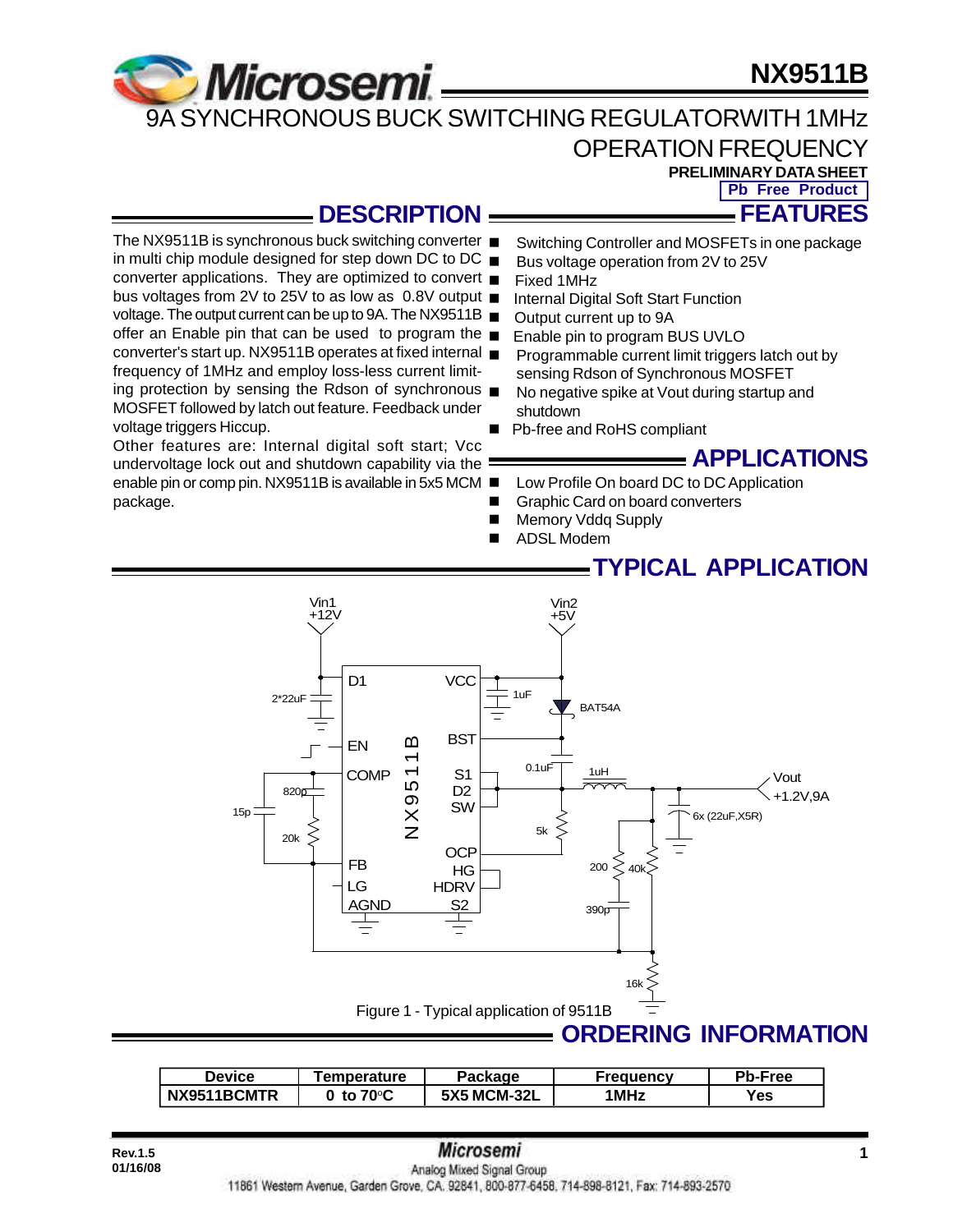

# **ABSOLUTE MAXIMUM RATINGS**

CAUTION: Stresses above those listed in "ABSOLUTE MAXIMUM RATINGS", may cause permanent damage to the device. This is a stress only rating and operation of the device at these or any other conditions above those indicated in the operational sections of this specification is not implied.

### **PACKAGE INFORMATION**

32-LEAD PLASTIC MCM 5 x 5

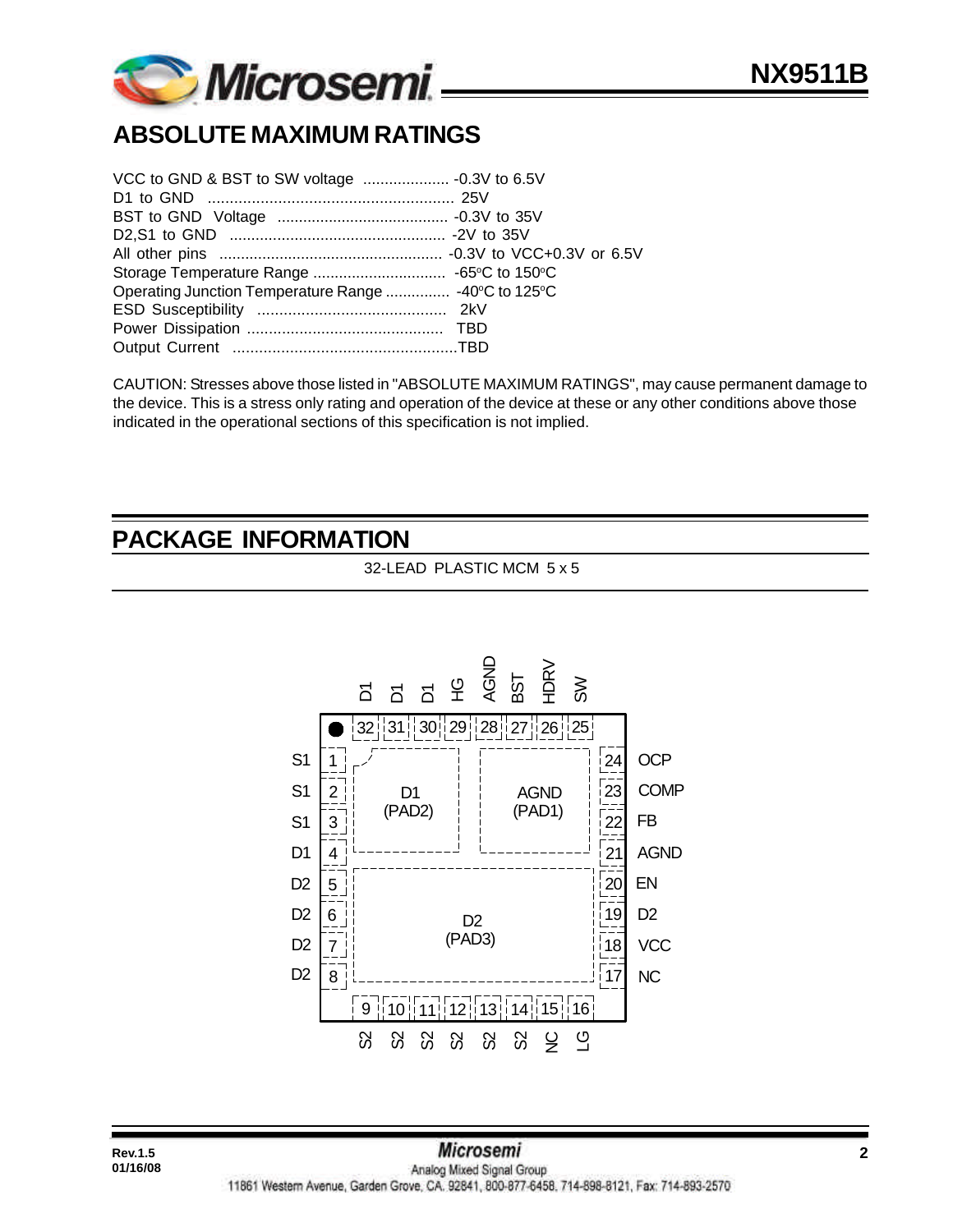

Unless otherwise specified, these specifications apply over Vcc = 5V, V<sub>IN</sub> = 12V and T<sub>A</sub>= 0 to 70°C. Typical values refer to  $\rm\,T_{_A}=25^oC.$  Low duty cycle pulse testing is used which keeps junction and case temperatures equal to the

| ambient temperature.                     |                           |                         |     |                |            |                   |
|------------------------------------------|---------------------------|-------------------------|-----|----------------|------------|-------------------|
| <b>PARAMETER</b>                         | <b>SYM</b>                | <b>Test Condition</b>   | Min | <b>TYP</b>     | <b>MAX</b> | <b>Units</b>      |
| <b>Reference Voltage</b>                 |                           |                         |     |                |            |                   |
| <b>Ref Voltage</b>                       | $V_{REF}$                 |                         |     | 0.8            |            | V                 |
| Ref Voltage line regulation              |                           |                         |     | 0.2            |            | %                 |
| <b>Supply Voltage(Vcc)</b>               |                           |                         |     |                |            |                   |
| V <sub>CC</sub> Voltage Range            | $V_{\rm CC}$              |                         | 4.5 | 5              | 5.5        | $\vee$            |
| V <sub>CC</sub> Supply Current (Static)  | $I_{CC}$ (Static)         | Outputs not switching   |     | 3              |            | mA                |
| Supply Voltage(V <sub>BST</sub> )        |                           |                         |     |                |            |                   |
| V <sub>BST</sub> Supply Current (Static) | $I_{\text{BST}}$ (Static) | Outputs not switching   |     | 0.2            |            | mA                |
| VCC, V <sub>BST</sub> Supply Current     | I(Dynamic)                |                         |     | 15             |            | mA                |
| (Dynamic)                                |                           |                         |     |                |            |                   |
| <b>Under Voltage Lockout</b>             |                           |                         |     |                |            |                   |
| V <sub>CC</sub> -Threshold               | V <sub>CC</sub> _UVLO     | $V_{CC}$ Rising         |     | 4              |            | $\vee$            |
| V <sub>cc</sub> -Hysteresis              | $V_{\text{CC}}$ Hyst      | V <sub>CC</sub> Falling |     | 0.2            |            | $\vee$            |
| <b>Oscillator</b>                        |                           |                         |     |                |            |                   |
| Frequency                                | $F_S$                     |                         |     | 1              |            | <b>MHz</b>        |
| Ramp-Amplitude Voltage                   | $V_{RAMP}$                |                         |     | 1.5            |            | $\overline{\vee}$ |
| Max Duty Cycle                           |                           |                         |     | 75             |            | $\%$              |
| Min Duty Cycle                           |                           |                         |     |                | 0          | %                 |
| <b>Error Amplifiers</b>                  |                           |                         |     |                |            |                   |
| Transconductance                         |                           |                         |     | 2000           |            | umho              |
| Input Bias Current                       | Ib                        |                         |     | 10             |            | nA                |
| <b>EN &amp; SS</b>                       |                           |                         |     |                |            |                   |
| Soft Start time                          | <b>Tss</b>                |                         |     | 2              |            | mS                |
| Enable HI Threshold                      |                           |                         |     | 1.25           |            | $\vee$            |
| <b>Enable Hysterises</b>                 |                           |                         |     | 150            |            | mV                |
| <b>Ouput Stage</b>                       |                           |                         |     |                |            |                   |
| High Side MOSFET R <sub>DSON</sub>       |                           |                         |     | 17             |            | ohm               |
| Low Side MOSFET R <sub>DSON</sub>        |                           |                         |     | 17             |            | ohm               |
| <b>Output Current</b>                    |                           |                         |     | $\overline{9}$ |            | A                 |
| <b>OCP Adjust</b>                        |                           |                         |     |                |            |                   |
| OCP current                              |                           |                         |     | 40             |            | uA                |
| <b>FB Under Voltage Protection</b>       |                           |                         |     |                |            |                   |
| FB Under Voltage Threshold               |                           |                         |     | 0.48           |            | V                 |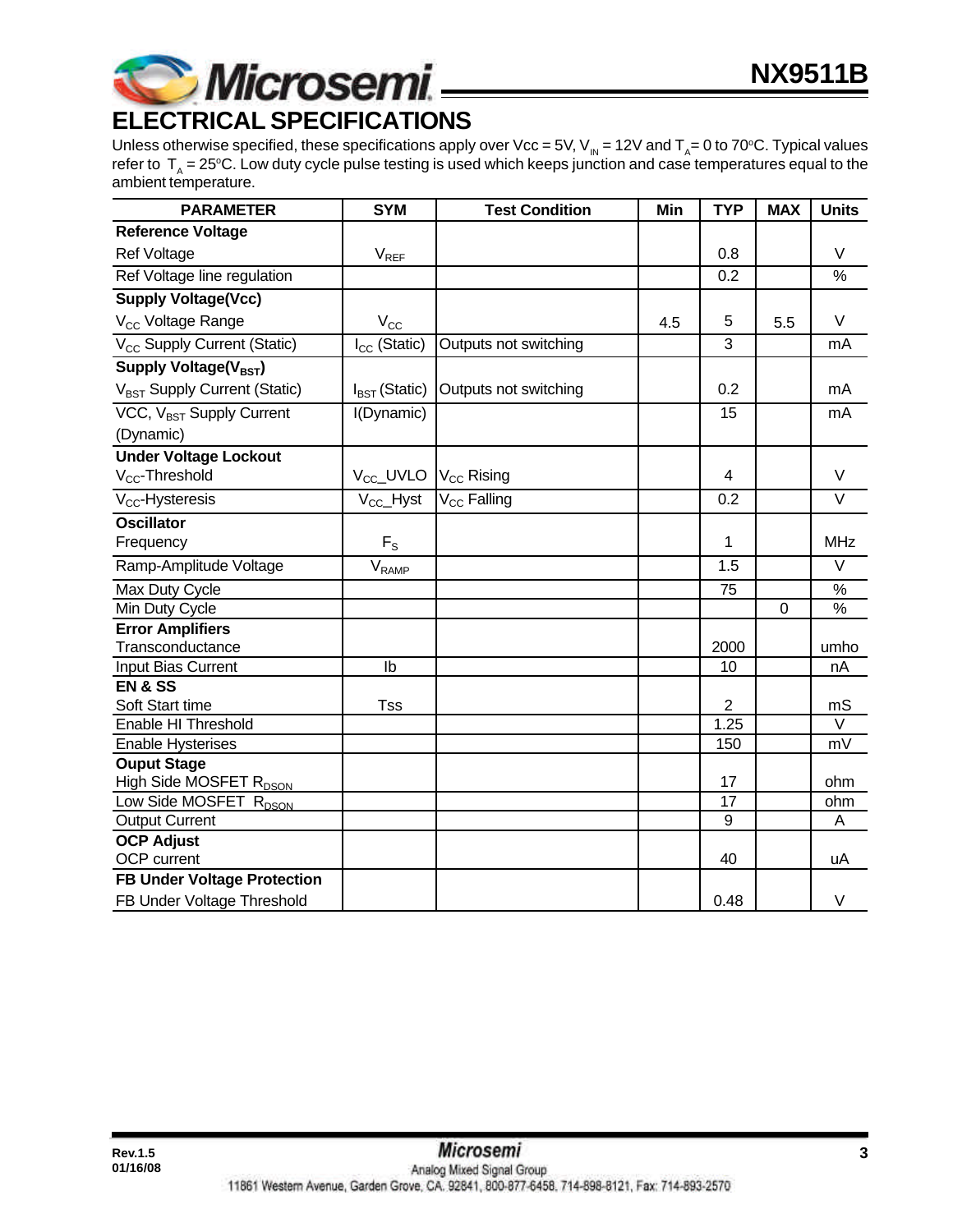

# **PIN DESCRIPTIONS**

| PIN#       | <b>PIN SYMBOL</b> | <b>PIN DESCRIPTION</b>                                                                                                                                                                                                                                                                                                                                                                                                                              |  |
|------------|-------------------|-----------------------------------------------------------------------------------------------------------------------------------------------------------------------------------------------------------------------------------------------------------------------------------------------------------------------------------------------------------------------------------------------------------------------------------------------------|--|
| $1 - 3$    | S <sub>1</sub>    | Bus input which is connected to high side MOSFET's drain.                                                                                                                                                                                                                                                                                                                                                                                           |  |
| $5 - 8,19$ | D <sub>2</sub>    | Drain of low side MOSFET.                                                                                                                                                                                                                                                                                                                                                                                                                           |  |
| $9 - 14$   | S <sub>2</sub>    | Source of low side MOSFET and need to be connected to power ground.                                                                                                                                                                                                                                                                                                                                                                                 |  |
| 15,17      | <b>NC</b>         |                                                                                                                                                                                                                                                                                                                                                                                                                                                     |  |
| 16         | LG                | Low side gate driver output for monitoring.                                                                                                                                                                                                                                                                                                                                                                                                         |  |
| 18         | <b>VCC</b>        | Power supply voltage. A high freq 1uF ceramic capacitor is placed as close as pos-<br>sible to and connected to this pin and ground pin. The maximum rating of this pin is<br>5V.                                                                                                                                                                                                                                                                   |  |
| 20         | EN                | External enable signal input for the controller.                                                                                                                                                                                                                                                                                                                                                                                                    |  |
| 22         | <b>FB</b>         | This pin is the error amplifier inverting input. It is connected via resistor divider to the<br>output of the switching regulator to set the output DC voltage. When FB pin voltage is<br>lower than 0.6V, hiccup circuit starts to recycle the soft start circuit after 2048 switching<br>cycles.                                                                                                                                                  |  |
| 23         | <b>COMP</b>       | This pin is the output of error amplifier and is used to compensate the voltage control<br>feedback loop. This pin can also be used to perform a shutdown if pulled lower than<br>0.3V.                                                                                                                                                                                                                                                             |  |
| 24         | <b>OCP</b>        | This pin is connected to the drain of the external low side MOSFET via resistor and<br>is the input of the over current protection(OCP) comparator. An internal current source<br>40uA is flown to the external resistor which sets the OCP voltage across the Rdson<br>of the low side MOSFET. Current limit point is this voltage divided by the Rds-on.<br>Once this threshold is reached the Hdrv and Ldrv pins are latched out.<br>Ground pin. |  |
| 25         | SW                | SW is the controller pin out which needs to be connected to S1 and D2 and provides<br>return path for the high side driver.                                                                                                                                                                                                                                                                                                                         |  |
| 26         | <b>HDRV</b>       | High side gate driver output which needs to be connected high side MOSFET gate<br>HG.                                                                                                                                                                                                                                                                                                                                                               |  |
| 27         | <b>BST</b>        | This pin supplies voltage to high side FET driver. A high freq 0.1uF ceramic capacitor<br>is placed as close as possible to and connected to these pins and respected SW<br>pins.                                                                                                                                                                                                                                                                   |  |
| 21,28      | <b>AGND</b>       | Analog ground.                                                                                                                                                                                                                                                                                                                                                                                                                                      |  |
| 29         | HG                | High side MOSFET gate which needs to be connected to high side gate driver output<br>HDRV.                                                                                                                                                                                                                                                                                                                                                          |  |
| 30-32,4    | D <sub>1</sub>    | Drain of High side MOSFET.                                                                                                                                                                                                                                                                                                                                                                                                                          |  |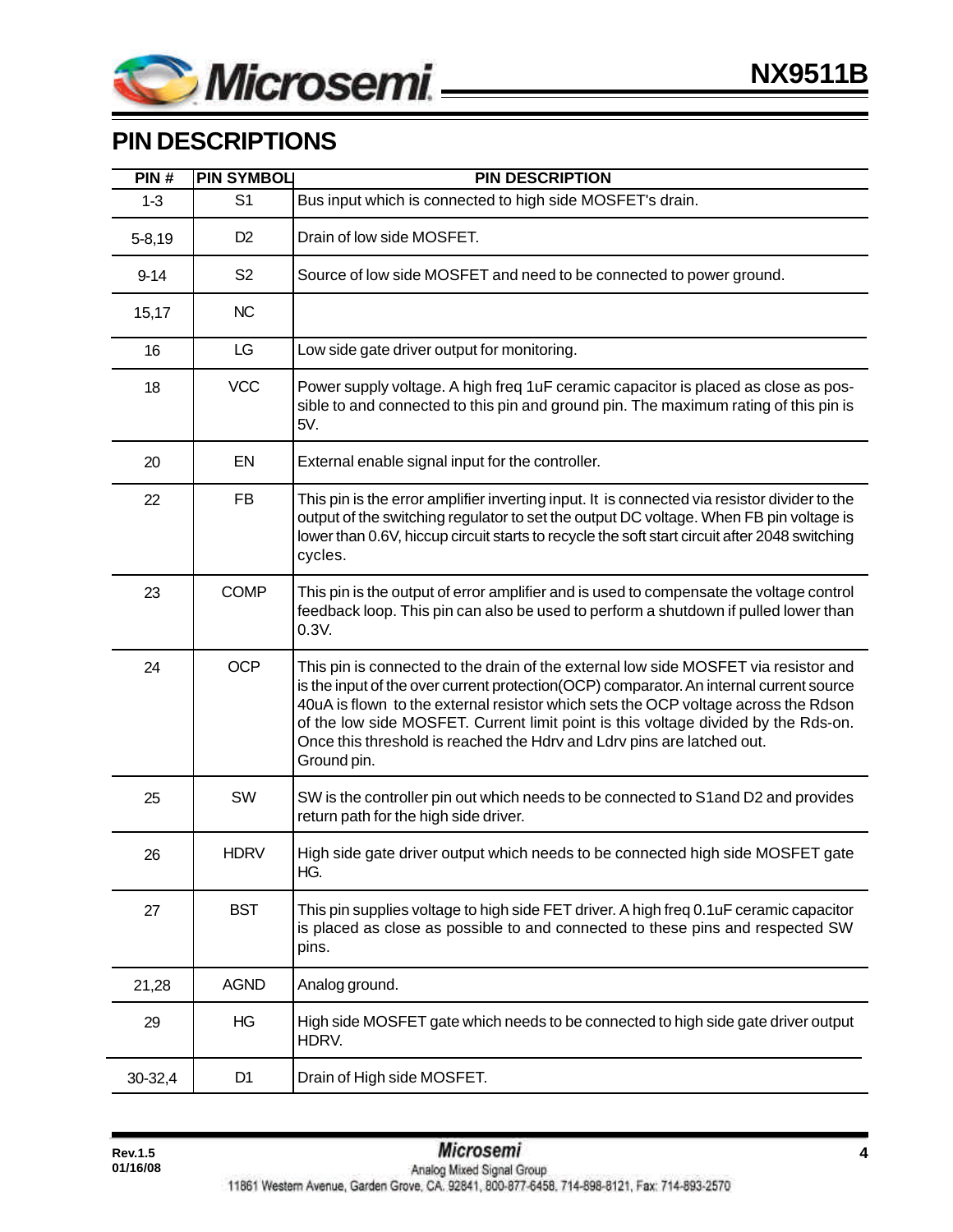

# **BLOCK DIAGRAM**

**01/16/08**



Figure 2 - Simplified block diagram of the NX9511B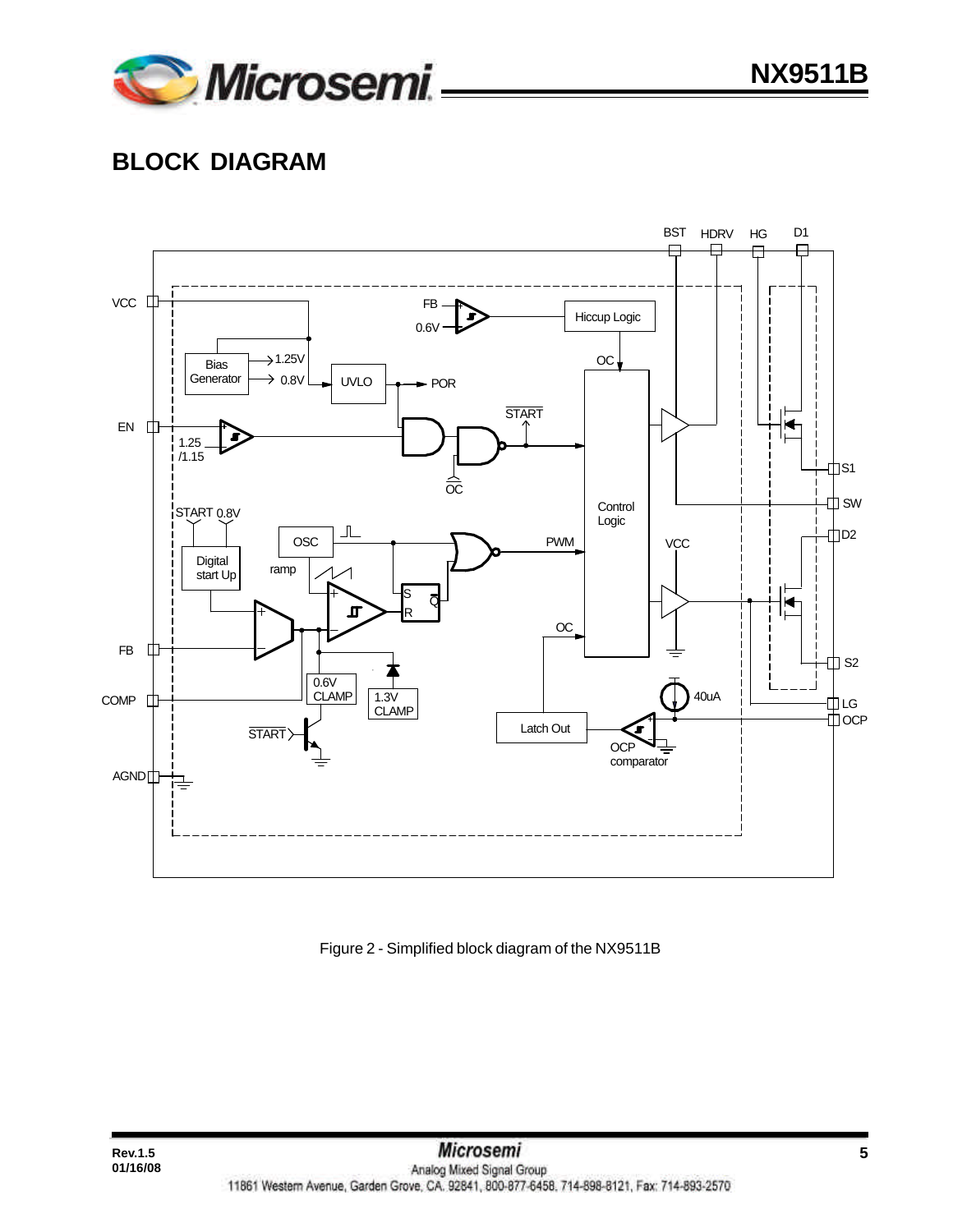



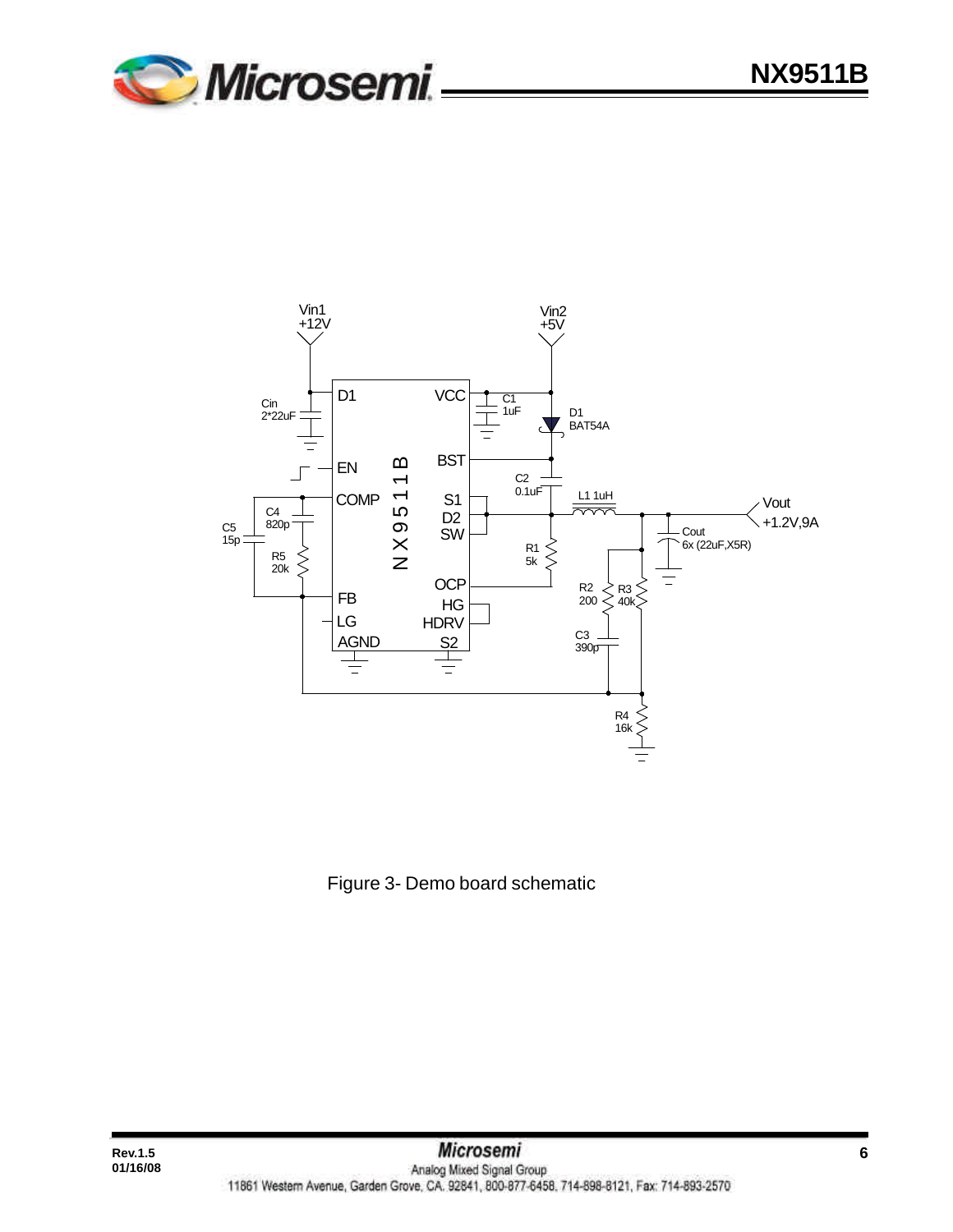

### **Bill of Materials**

| Item           | Quantity | Reference      | Value            | Manufacture        |
|----------------|----------|----------------|------------------|--------------------|
|                | 1        | C <sub>1</sub> | 1u               |                    |
| $\overline{2}$ | ◢        | C <sub>2</sub> | 0.1u             |                    |
| 3              | 1        | C <sub>5</sub> | 15p              |                    |
| 4              | 8        | Cin, Cout      | 22u              |                    |
| 5              | 1        | C <sub>4</sub> | 820p             |                    |
| 6              | 1        | C <sub>3</sub> | 390 <sub>p</sub> |                    |
| 7              | 1        | D <sub>1</sub> | BAT54A           |                    |
| 8              | 1        | L2             | DO3316P-102HC    | Coilcraft          |
| 9              | 1        | R <sub>5</sub> | 20 <sub>k</sub>  |                    |
| 10             | 1        | R <sub>3</sub> | 40k              |                    |
| 11             | 1        | R <sub>2</sub> | 200              |                    |
| 12             | 1        | R <sub>4</sub> | 16k              |                    |
| 13             | 1        | U1             | NX9511B/MLPQ32   |                    |
| 14             | 1        | U2             | L78L05AB/sot89   | <b>NEXSEM INC.</b> |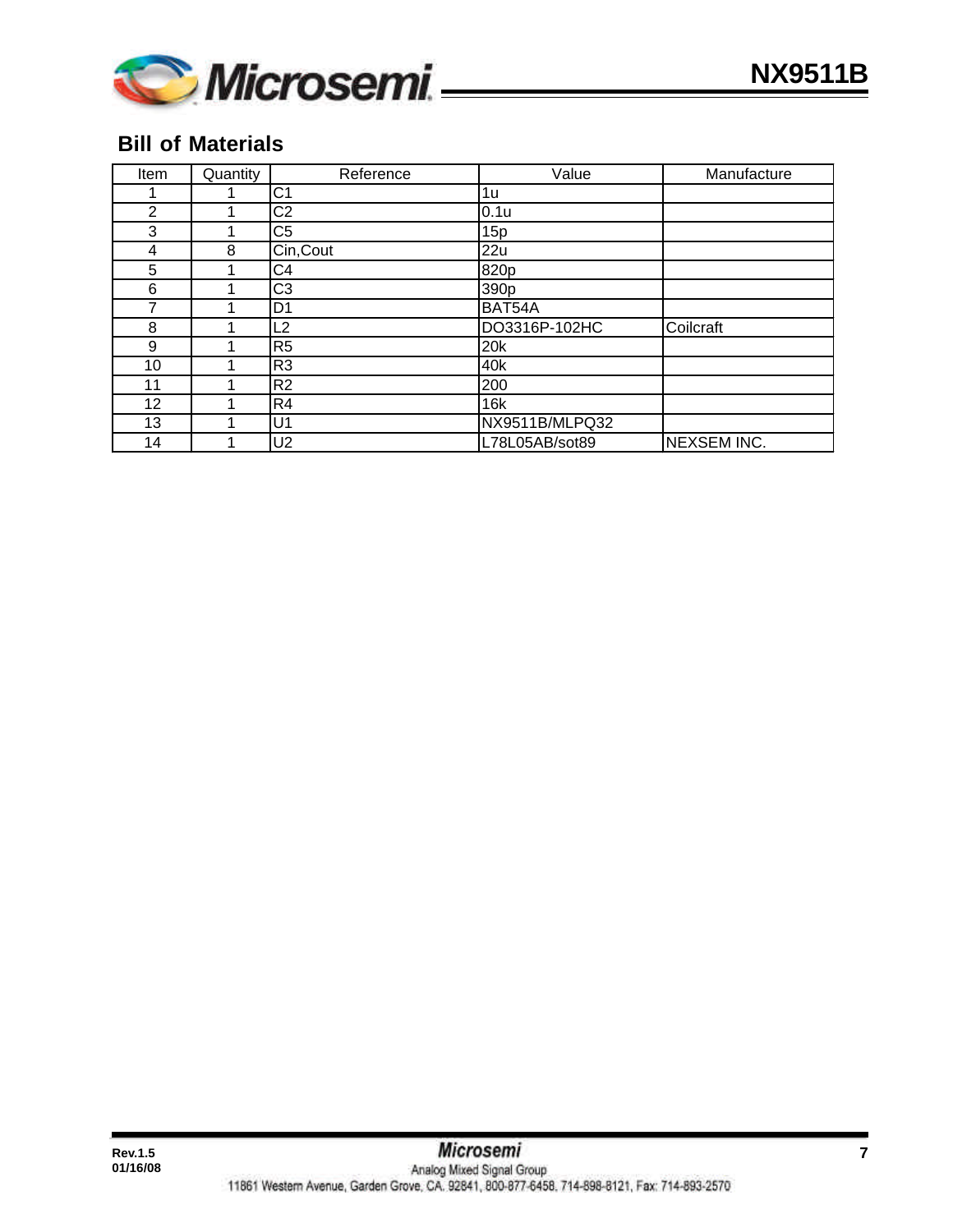

#### **Demoboard waveforms**



Figure 6 - Over current protection Figure 7 - Startup



Figure 8 - Output Efficiency @VOUT=1.2V,VIN=12V

**01/16/08**



Sample

 $\mathbf{L}$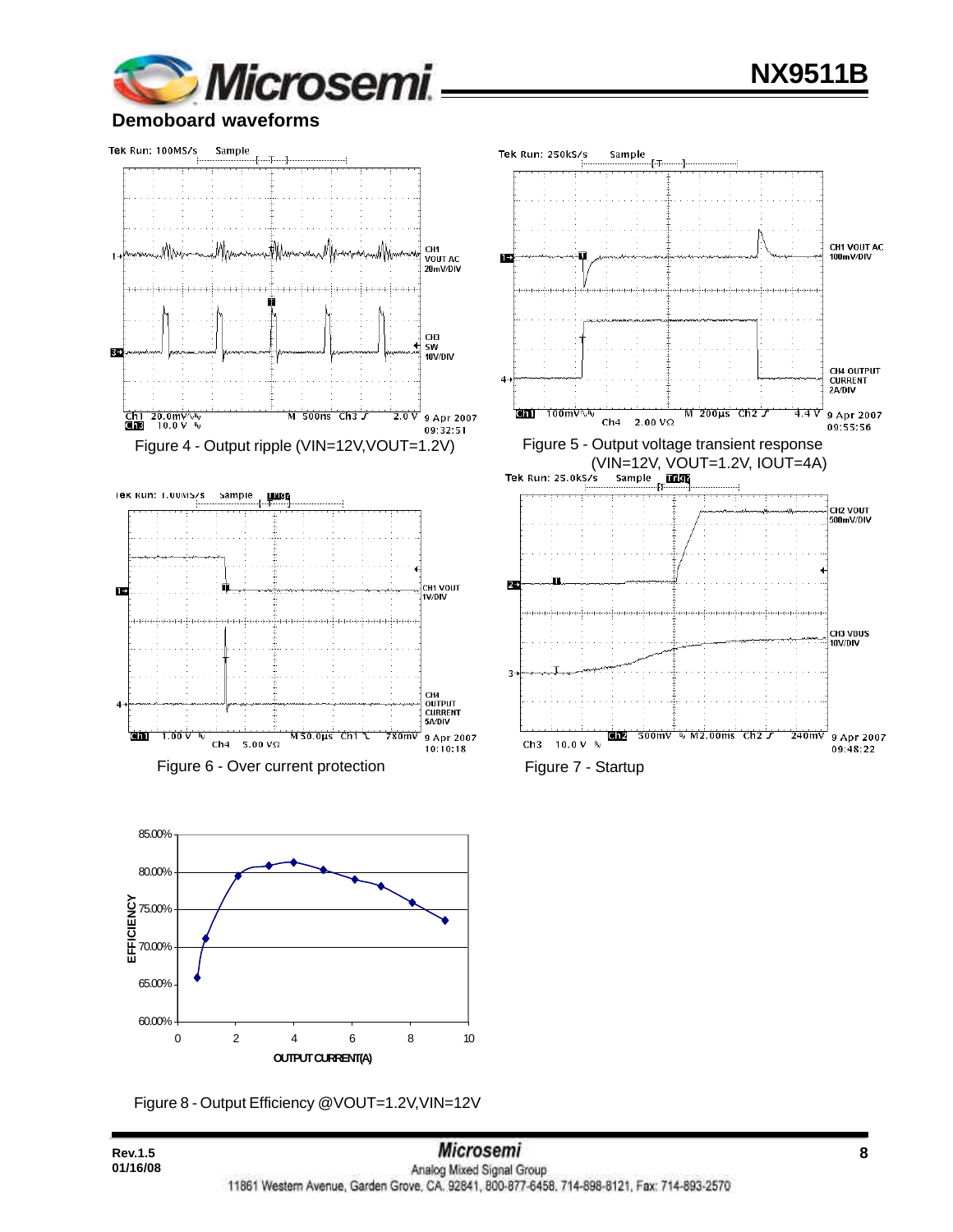

Efficiency v.s. Output Voltage Vin=12V Iout=4A







Figure 10 - Output Efficiency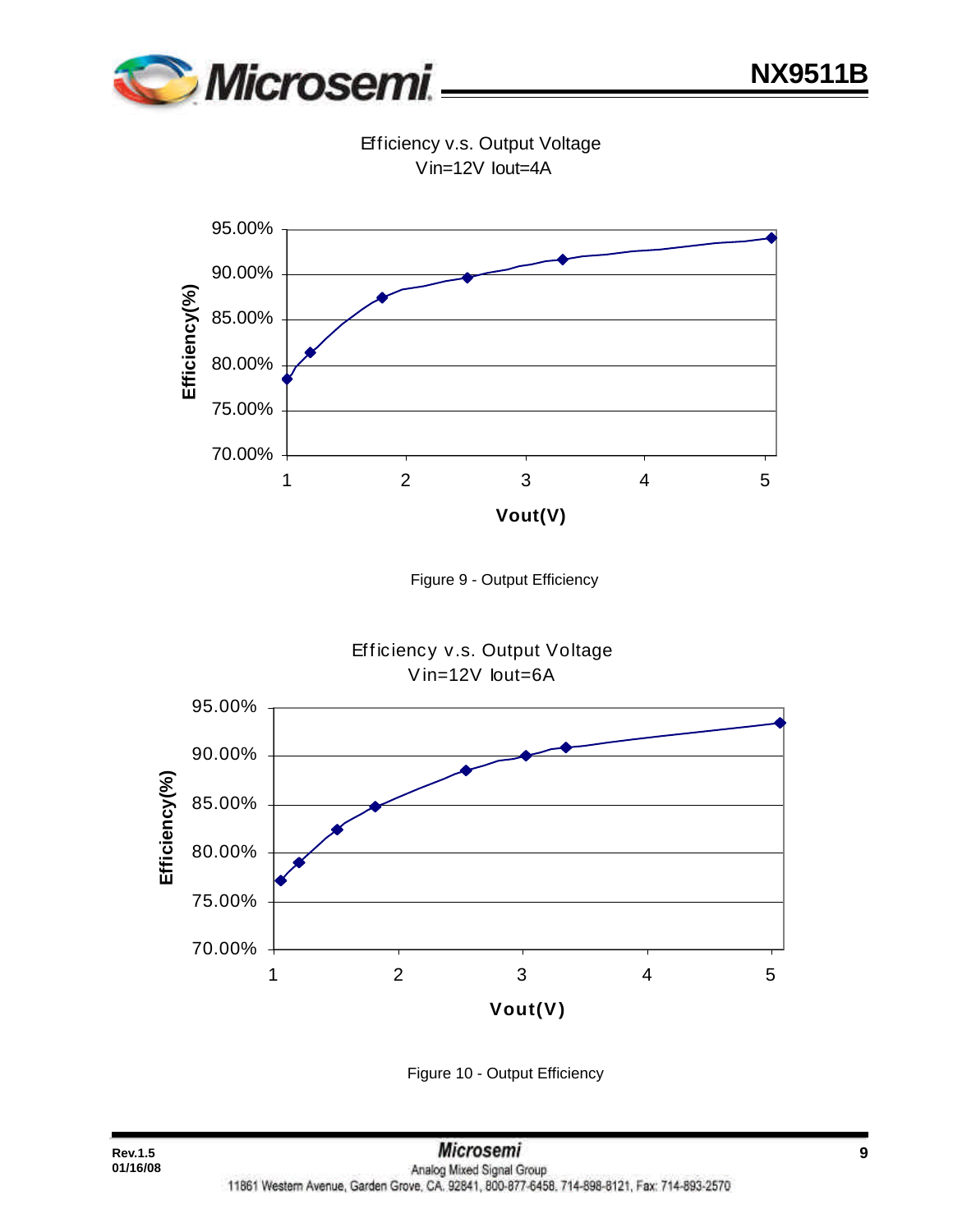

Vin=12V Iout=8A 95.00% 90.00% **Efficiency(%)**  Efficiency(%) 85.00% 80.00% 75.00% 70.00% 1 2 3 4 5 **Vout(V)**





Efficiency v.s. Output Voltage Vin=12V Iout=9A



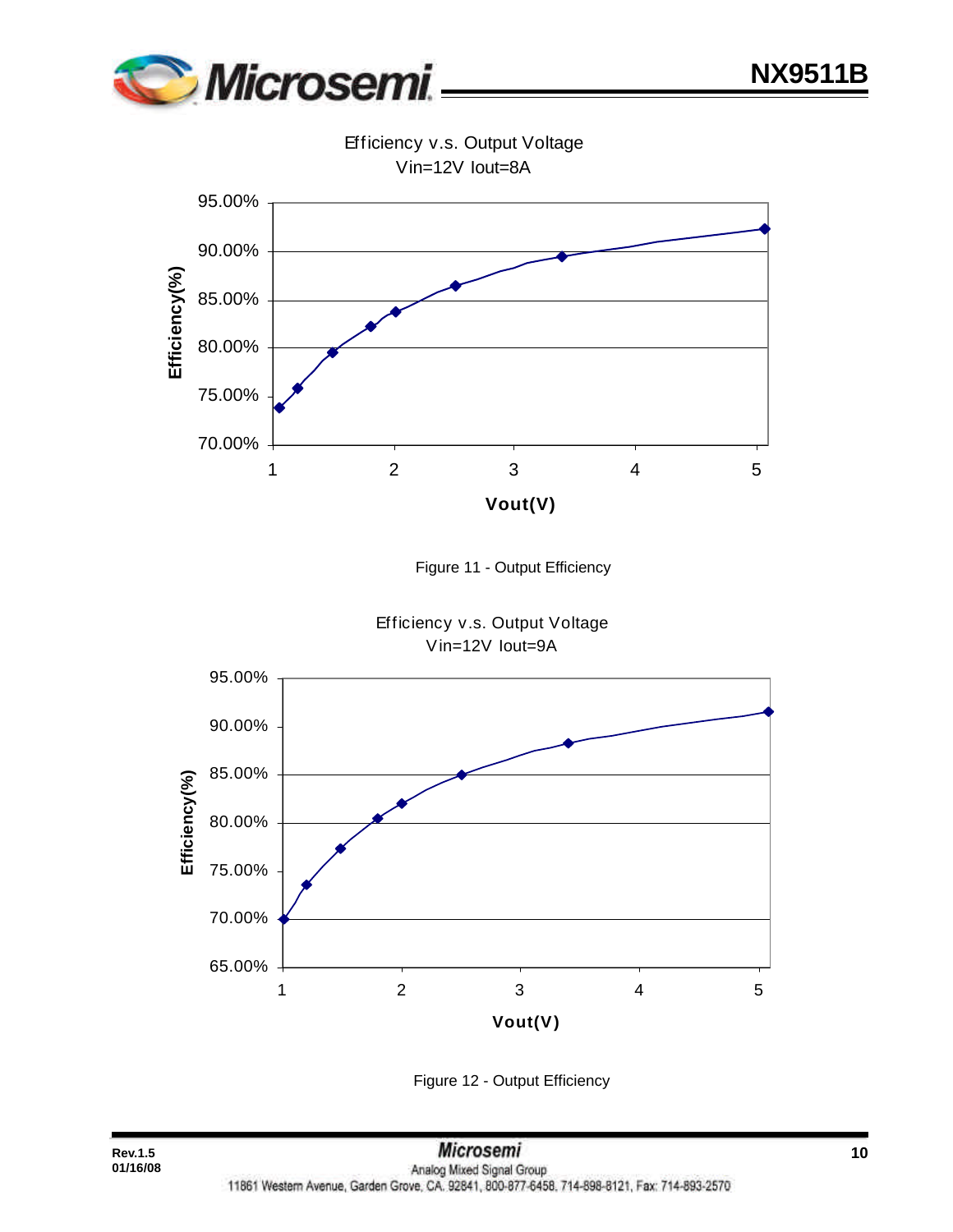

# **Typical application**

**01/16/08**



Figure 13 - Typical application of 9511B

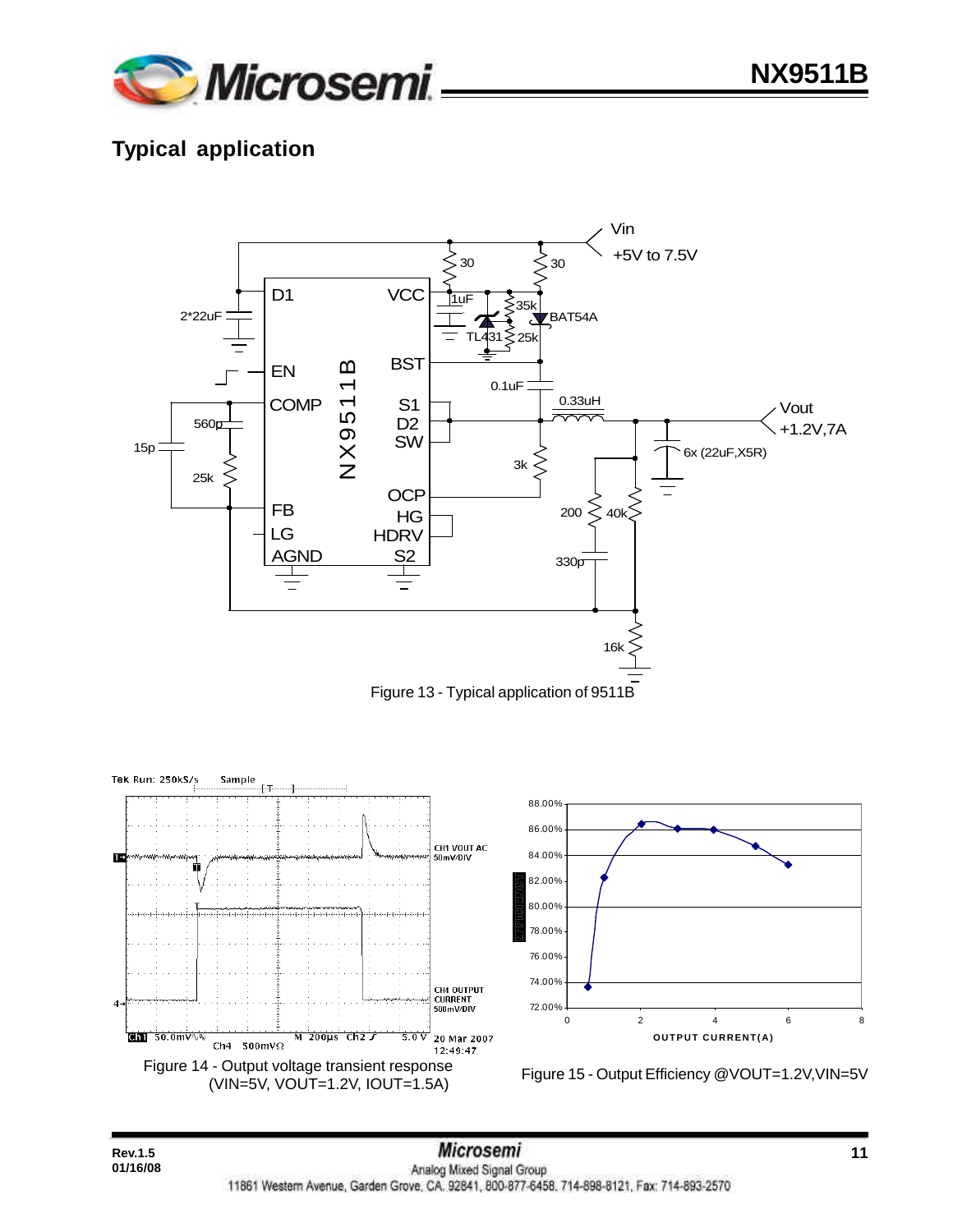

### **APPLICATION INFORMATION Symbol Used In Application Information:**

| Vin          | - Input voltage                             |
|--------------|---------------------------------------------|
| <b>V</b> out | - Output voltage                            |
| lout         | - Output current                            |
|              | $\Delta V_{RIPPLE}$ - Output voltage ripple |
| Fs           | - Working frequency                         |

 $\Delta$ IRIPPLE - Inductor current ripple

#### **Design Example**

The following is typical application for NX9511B:

 $V_{IN}$  = 12V  $V$ <sup>OUT=1.8V</sup>  $Fs=1000kHz$  IOUT=9A  $\Delta$ VRIPPLE <= 20mV AVDROOP<=100mV @ 9A step

#### **Output Inductor Selection**

The selection of inductor value is based on inductor ripple current, power rating, working frequency and efficiency. Larger inductor value normally means smaller ripple current. However if the inductance is chosen too large, it brings slow response and lower efficiency. Usually the ripple current ranges from 20% to 40% of the output current. This is a design freedom which can be decided by design engineer according to various application requirements. The inductor value can be calculated by using the following equations:

$$
L_{\text{OUT}} = \frac{V_{\text{IN}} - V_{\text{OUT}}}{\Delta I_{\text{RIPPLE}}} \times \frac{V_{\text{OUT}}}{V_{\text{IN}}} \times \frac{1}{F_s}
$$
  
\n
$$
I_{\text{RIPPLE}} = K \times I_{\text{OUTPUT}}
$$

where k is between 0.2 to 0.4. Select k=0.3, then

$$
L_{\text{OUT}} = \frac{12V - 1.8V}{0.4 \times 9A} \times \frac{1.8V}{12V} \times \frac{1}{1000kHz}
$$
  
L\_{\text{OUT}} = 0.42uH

Choose inductor from COILCRAFT DO3316H-681MLD with L=0.68uH is a good choice.

Current Ripple is recalculated as

$$
\Delta I_{RIPPLE} = \frac{V_{IN} - V_{OUT}}{L_{OUT}} \times \frac{V_{OUT}}{V_{IN}} \times \frac{1}{F_s}
$$
  
= 
$$
\frac{12V - 1.8V}{0.68uH} \times \frac{1.8V}{12V} \times \frac{1}{1000kHz} = 2.25A
$$
...(2)

#### **Output Capacitor Selection**

Output capacitor is basically decided by the amount of the output voltage ripple allowed during steady state(DC) load condition as well as specification for the load transient. The optimum design may require a couple of iterations to satisfy both condition.

The amount of voltage ripple during the DC load condition is determined by equation(3).

$$
\Delta V_{\text{RIPPLE}} = ESR \times \Delta I_{\text{RIPPLE}} + \frac{\Delta I_{\text{RIPPLE}}}{8 \times F_s \times C_{\text{OUT}}} \quad ...(3)
$$

Where ESR is the output capacitors' equivalent series resistance,  $C_{\text{OUT}}$  is the value of output capacitors.

Typically ceramic capacitors are selected as output capacitors in NX9811B applications. DC ripple spec is easy to be met, usually mutiple ceramic capacitors are required at the output to meet transient requirement. In this example, two 47uF,X5R are used.

#### **Compensator Design**

Due to the double pole generated by LC filter of the power stage, the power system has 180° phase shift, and therefore, is unstable by itself. In order to achieve accurate output voltage and fast transient response,compensator is employed to provide highest possible bandwidth and enough phase margin.Ideally,the Bode plot of the closed loop system has crossover frequency between1/10 and 1/5 of the switching frequency, phase margin greater than  $50^{\circ}$  and the gain crossing 0dB with -20dB/decade. Power stage output capacitors usually decide the compensator type. If electrolytic capacitors are chosen as output capacitors, type II compensator can be used to compensate the system, because the zero caused by output capacitor ESR is lower than crossover frequency. Otherwise type III compensator should be chosen.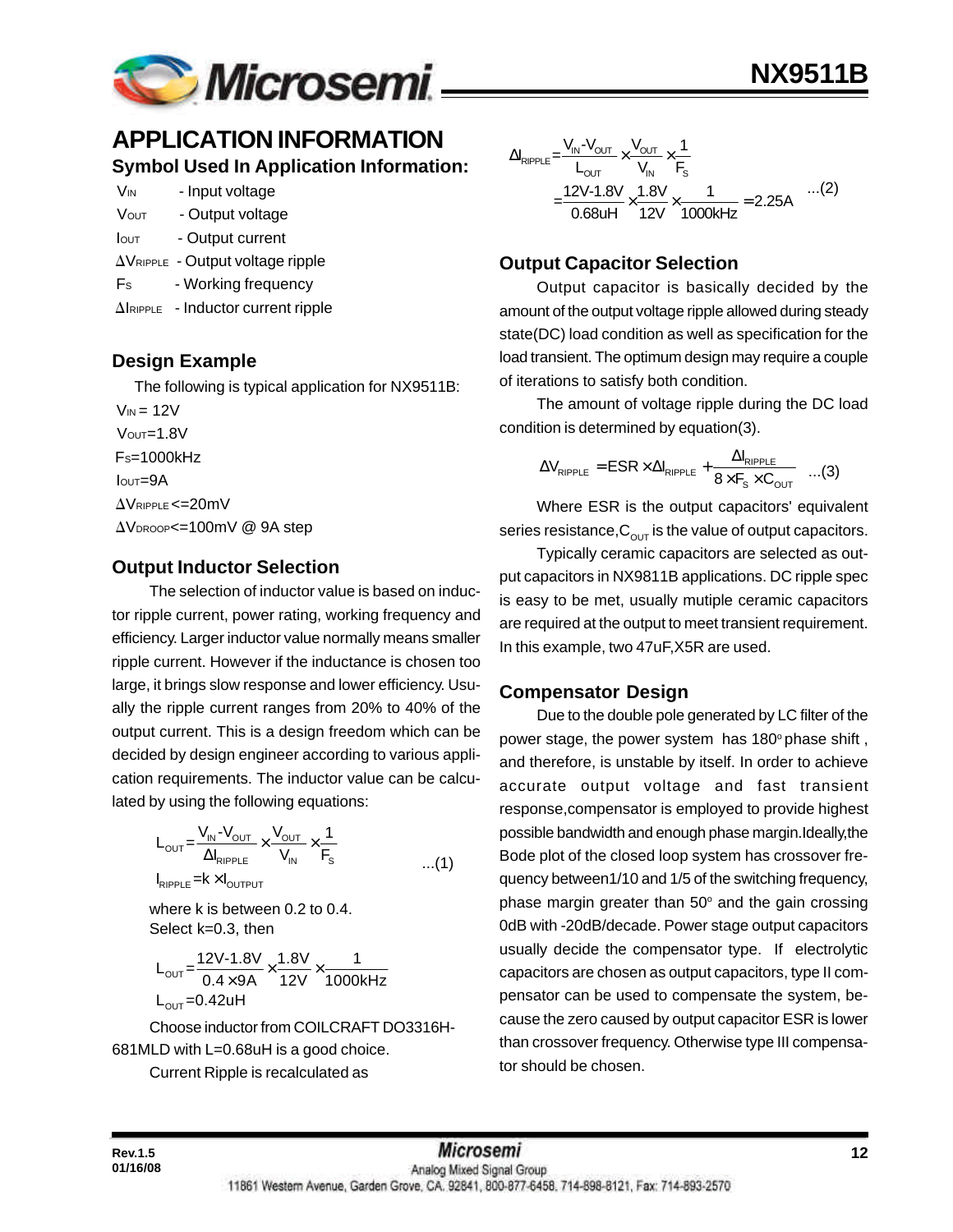

#### **A. Type III compensator design**

 For low ESR output capacitors, typically such as Sanyo oscap and poscap, the frequency of ESR zero caused by output capacitors is higher than the crossover frequency. In this case, it is necessary to compensate the system with type III compensator. The following figures and equations show how to realize the type III compensator by transconductance amplifier.

$$
F_{z_1} = \frac{1}{2 \times \pi \times R_4 \times C_2}
$$
...(4)

$$
F_{z2} = \frac{1}{2 \times \pi \times (R_2 + R_3) \times C_3}
$$
 ...(5)

$$
F_{p_1} = \frac{1}{2 \times \pi \times R_3 \times C_3}
$$
...(6)

$$
F_{p_2} = \frac{1}{2 \times \pi \times R_4 \times \frac{C_1 \times C_2}{C_1 + C_2}} \quad ...(7)
$$

where Fz1, Fz2, FP1 and FP2 are poles and zeros in the compensator. Their locations are shown in figure 4.

The transfer function of type III compensator for transconductance amplifier is given by:

$$
\frac{V_e}{V_{\text{OUT}}} = \frac{1 - g_m \times Z_f}{1 + g_m \times Z_{in} + Z_{in} / R_1}
$$

 For the voltage amplifier, the transfer function of compensator is

$$
\frac{V_e}{V_{\text{OUT}}} = \frac{-Z_f}{Z_{\text{in}}}
$$

**01/16/08**

To achieve the same effect as voltage amplifier, the compensator of transconductance amplifier must satisfy this condition:  $\ R_{_4}$ >>2/gm. And it would be desirable if  $\mathsf{R}_i||\mathsf{R}_2||\mathsf{R}_3$ >>1/gm  $\,$  can be met at the same time.



**NX9511B**

 Figure 16 - Type III compensator using transconductance amplifier



Figure 17 - Bode plot of Type III compensator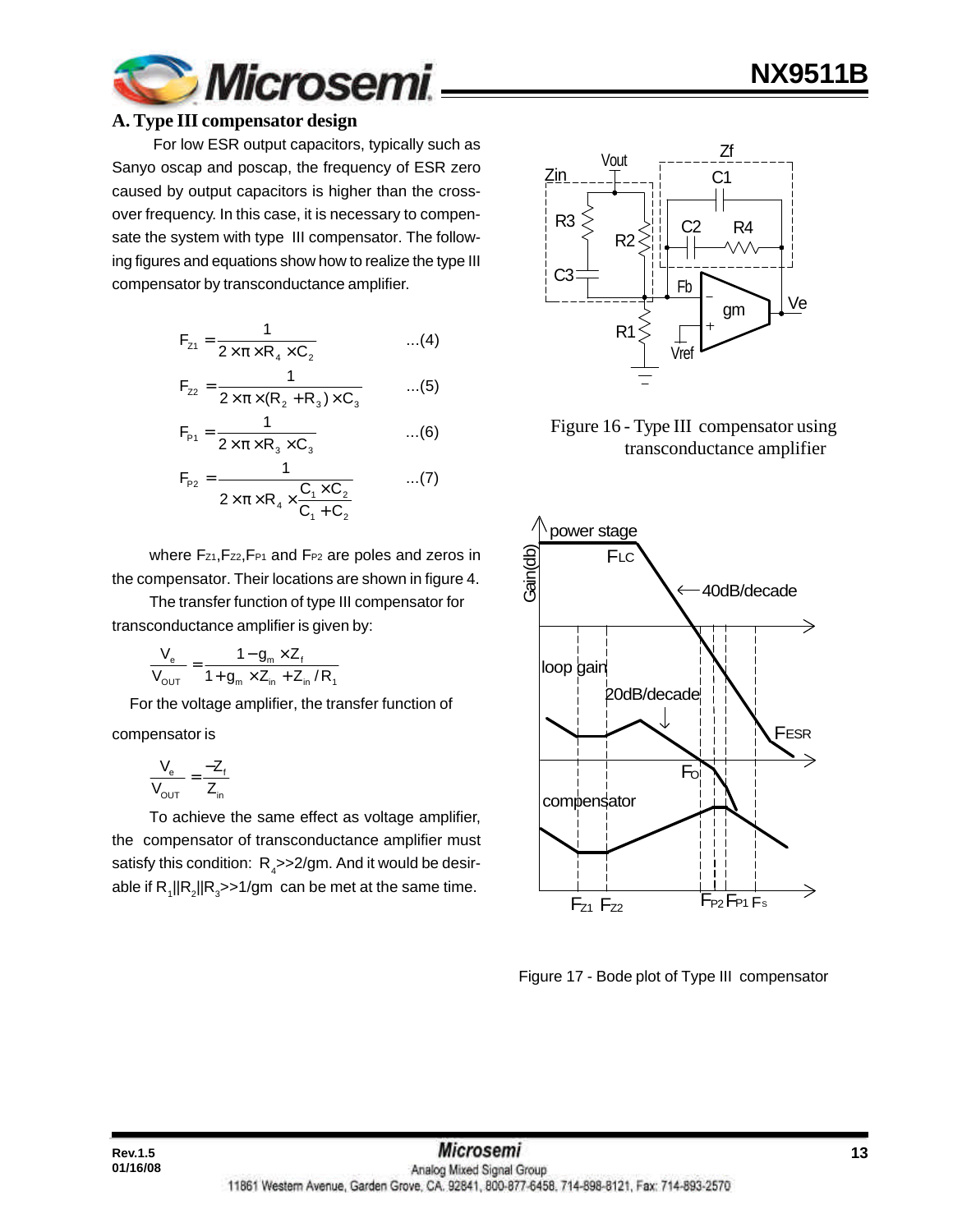

 Design example for type III compensator are in order. The crossover frequency has to be selected as  $F_{LC}$ < $F_{\rm o}$ < $F_{ESR_s}$  and  $F_{\rm o}$ <=1/10~1/5 $F_{\rm s}$ .

1. Calculate the location of LC double pole  $F_{LC}$ and ESR zero  $F_{ESR}$ .

$$
F_{LC} = \frac{1}{2 \times \pi \times \sqrt{L_{OUT} \times C_{OUT}}}
$$

$$
= \frac{1}{2 \times \pi \times \sqrt{0.68 u H \times 94 u F}}
$$

$$
= 20 kHz
$$

$$
F_{ESR} = \frac{1}{2 \times \pi \times ESR \times C_{OUT}}
$$
  
= 
$$
\frac{1}{2 \times \pi \times 0.5m\Omega \times 94uF}
$$
  
= 3.4MHz

2. Set R $_{2}$  equal to 20k $\Omega_{\cdot}$ 

$$
R_1 = \frac{R_2 \times V_{REF}}{V_{OUT} - V_{REF}} = \frac{60k\Omega \times 0.8V}{1.8V - 0.8V} = 48k\Omega
$$

Choose R<sub>1</sub>=48kΩ.

- 3. Set zero  $F_{Z2} = 0.75F_{LC}$  and  $F_{p1} = F_{ESR}$ .
- 4. Calculate  $\mathsf{R}_{_4}$  and  $\mathsf{C}_{_3}$  with the crossover

frequency at 1/10~ 1/5 of the switching frequency. Set  $F_{\rm o}$ =100kHz.

$$
C_3 = \frac{1}{2 \times \pi \times R_2} \times (\frac{1}{F_{22}} - \frac{1}{F_{p1}})
$$
  
=  $\frac{1}{2 \times \pi \times 60 \text{k}\Omega} \times (\frac{1}{15 \text{kHz}} - \frac{1}{3.4 \text{MHz}})$   
= 180pF

$$
R_4 = \frac{V_{\text{osc}}}{V_{\text{in}}} \times \frac{2 \times \pi \times F_0 \times L}{C_3} \times C_{\text{out}}
$$
  
= 
$$
\frac{1.5V}{12V} \times \frac{2 \times \pi \times 100 \text{kHz} \times 0.68 \text{uH}}{180 \text{pF}} \times 94 \text{uF}
$$
  
=28kΩ

Choose C $_{\rm 3}$ =180pF, R $_{\rm 4}$ =30kΩ.

5. Calculate  $\mathsf{C}_\mathsf{2}$  with zero  $\mathsf{F}_\mathsf{z_1}$  at 50% of the LC double pole by equation (11).

$$
C_2 = \frac{1}{2 \times \pi \times F_{z1} \times R_4}
$$
  
= 
$$
\frac{1}{2 \times \pi \times 0.5 \times 20 \text{kHz} \times 30 \text{k}\Omega}
$$
  
= 533pF

Choose  $\mathsf{C}_2$ =520pF. 6. Calculate C<sub>1</sub> by equation (14) with pole F<sub>p2</sub> at half the switching frequency.

$$
C_1 = \frac{1}{2 \times \pi \times R_4 \times F_{P2}}
$$
  
= 
$$
\frac{1}{2 \times \pi \times 30k\Omega \times 500kHz}
$$
  
= 10pF

 $\mathsf{Choose}\, \mathsf{C}_\text{\!i}=12\text{pF}$ 7. Calculate  $\mathsf{R}_{_{3}}$  by equation (13).

$$
R_{3} = \frac{1}{2 \times \pi \times F_{P1} \times C_{3}}
$$
  
= 
$$
\frac{1}{2 \times \pi \times 3.4 \text{MHz} \times 180 \text{pF}}
$$
  
= 261 $\Omega$   
Choose R<sub>3</sub>=300 $\Omega$ .

#### **Output Voltage Calculation**

Output voltage is set by reference voltage and external voltage divider. The reference voltage is fixed at 0.8V. The divider consists of two ratioed resistors so that the output voltage applied at the Fb pin is 0.8V when the output voltage is at the desired value. The following equation and picture show the relationship between  $V_{\text{OUT}}$ ,  $V_{\text{REF}}$  and voltage divider.

$$
R_1 = \frac{R_2 \times V_{REF}}{V_{OUT} - V_{REF}} \qquad ...(8)
$$

where  $R_2$  is part of the compensator, and the value of R1 value can be set by voltage divider.

See compensator design for  $\mathsf{R}_{_{1}}$  and  $\mathsf{R}_{_{2}}$  selection.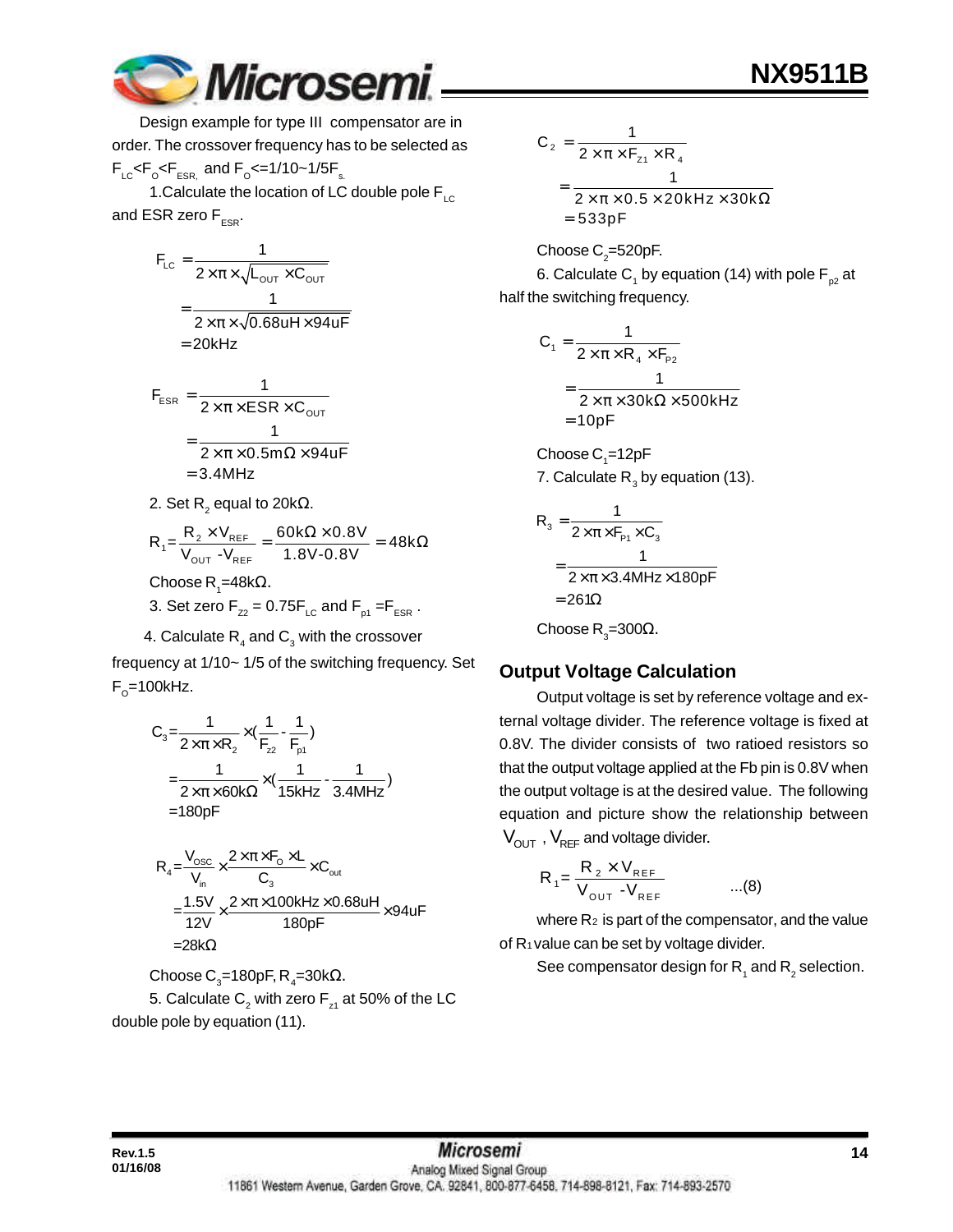

# **NX9511B**



Figure 18 - Voltage divider

#### **Soft Start and Enable**

NX9511B has digital soft start for switching controller and has one enable pin for this start up. When the Power Ready (POR) signal is high and the voltage at enable pin is above 1.25V the internal digital counter starts to operate and the voltage at positive input of Error amplifier starts to increase, the feedback network will force the output voltage follows the reference and starts the output slowly. After 2048 cycles, the soft start is complete and the output voltage is regulated to the desired voltage decided by the feedback resistor divider.



Figure 19 - Enable and Shut down the NX9511B with Enable pin.

The start up of NX9511B can be programmed through resistor divider at Enable pin. For example, if the input bus voltage is12V and we want NX9511B starts when Vbus is above 9V. We can select using the following equation.

$$
R_1 = \frac{(9V - 1.25V) \times R_2}{1.25V}
$$

**01/16/08**

The NX9511B can be turned off by pulling down the Enable pin by extra signal MOSFET as shown in the above Figure. When Enable pin is below 1.25V<sub>,</sub> the digital soft start is reset to zero. In addition, all the high side and low side driver is off and no negative spike will be generated during the turn off.

#### **Over Current Protection**

Over current protection is achieved by sensing current through the low side MOSFET. An internal current source of 40uA flows through an external resistor connected from OCP pin to SW node sets the over current protection threshold. When synchronous FET is on, the voltage at node SW is given as

$$
V_{\text{SW}} = -I_L \times R_{DSON}
$$
  
The voltage at pin OCP is given as

$$
I_{\text{OCP}} \times R_{\text{OCP}} + V_{\text{SW}}
$$

When the voltage is below zero, the over current occurs.



Figure 20 - Over current protection

The over current limit can be set by the following equation

$$
I_{\text{SET}} = \frac{I_{\text{OCP}} \times R_{\text{OCP}}}{K \times R_{\text{DSON}}}
$$

The internal MOSFET  $R_{DSON}$ =17m $\Omega$ , the worst case thermal consideration K=1.3 and the current limit is set at 10A, then

$$
R_{_{OCP}} = \frac{I_{_{SET}} \times K \times R_{_{DSON}}}{I_{_{OCP}}} = \frac{10A \times 1.3 \times 17m\Omega}{40uA} = 5.5k\Omega
$$
  
Choose R<sub>\_{OCP}</sub>=5.5k $\Omega$